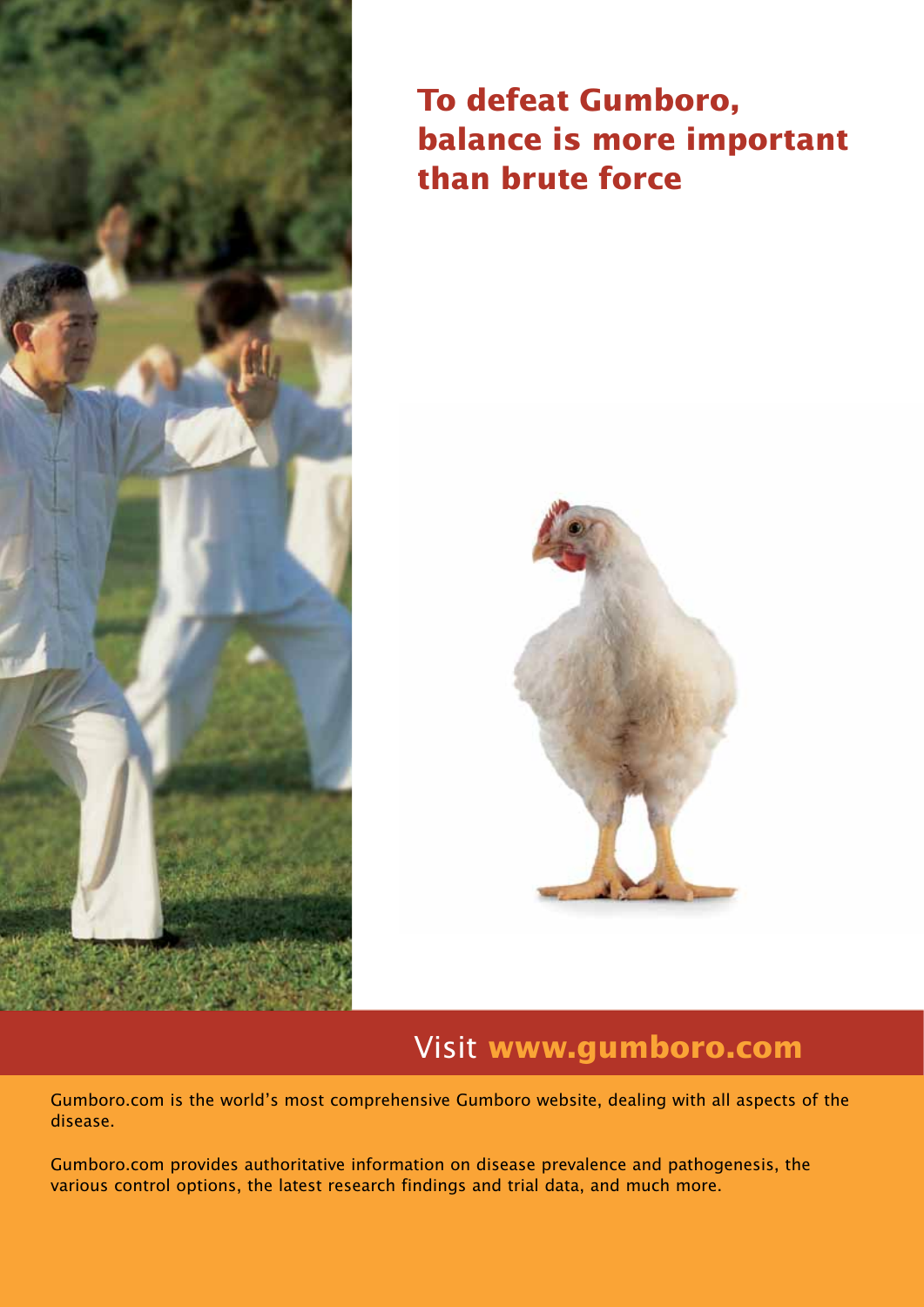# **Suggested vaccination schedule**

| <b>Future layers/breeders</b>                          | Day        | <b>Broilers</b>                                        | Day        |
|--------------------------------------------------------|------------|--------------------------------------------------------|------------|
| Parents vaccinated with<br>an inactivated vaccine.     | $21 - 28*$ | Parents vaccinated with<br>an inactivated vaccine.     | $14 - 17*$ |
| Parents not vaccinated with<br>an inactivated vaccine. | $14 - 24$  | Parents not vaccinated with<br>an inactivated vaccine. | $8 - 12$   |

\*When MDA titres are uniform, one vaccination will normally be sufficient.

#### **Description**

Nobilis Gumboro 228E is a live freeze-dried vaccine against Infectious Bursal Disease (IBD) containing at least 2.0  $log_{10}$  EID<sub>50</sub> per dose.

#### **Indication**

Active immunisation of chickens against Gumboro disease (IBD).

#### **Administration**

The vaccine can be administered through the drinking water.

#### **Presentation**

Nobilis Gumboro 228E is available in sphereon containing 1,000 or 2,500 doses.



# 012 @ 2012, Intervet International B.V. a subsidiary of Merck & Co., Inc., Whitehouse Station, NJ, USA. All rights reserved. 061430.02.2012 © 2012, Intervet International B.V. a subsidiary of Merck & Co., Inc., Whitehouse Station, NJ, USA. All rights reserved. D614

# **Nobilis® Gumboro 228E**

*No. 1 in global Gumboro control*

**Intervet International bv** PO Box 31, 5830 AA Boxmeer The Netherlands Phone: +31 (0)485 587600 Fax: +31 (0)485 577333 E-mail: info@merck.com www.msd-animal-health.com

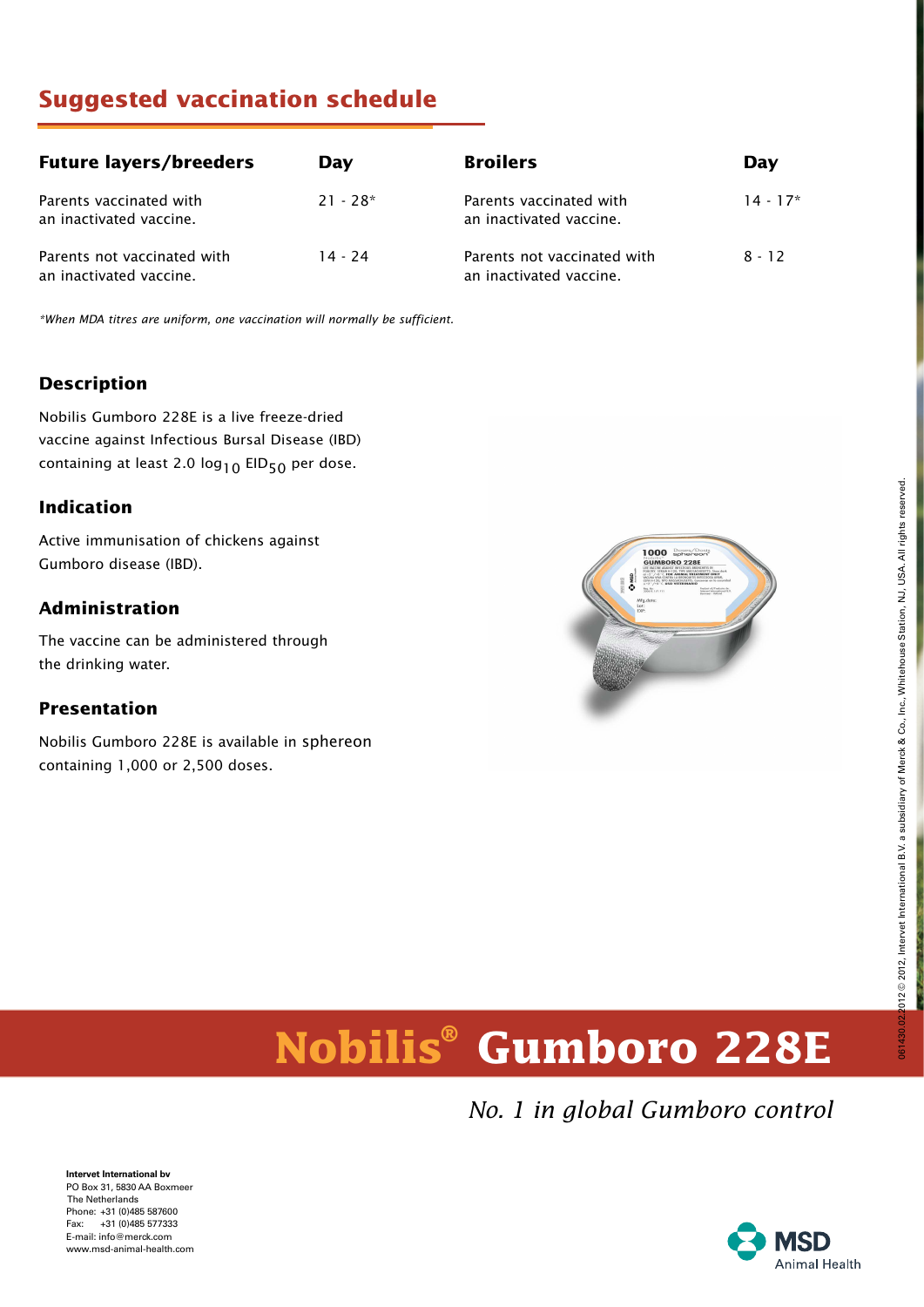# **Nobilis® Gumboro 228E**

To defeat Gumboro, balance is more important than brute force

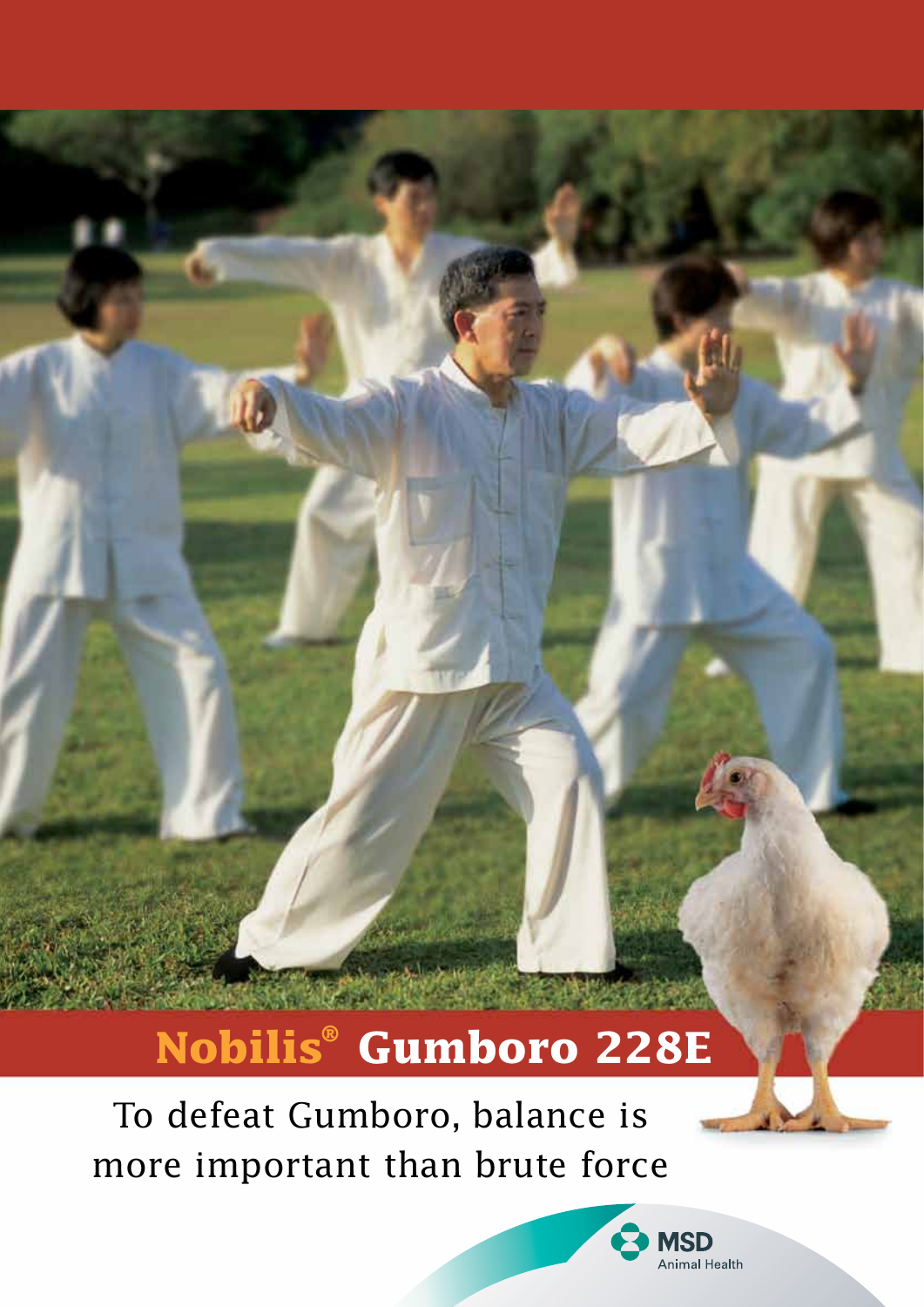# **Nobilis Gumboro 228E: power plus balance**

In vaccination against Gumboro disease, there are two conventional choices:

- **Intermediate vaccines** have few side effects but limited efficacy against vvIBD in the field or in situations of high infection pressure.
- **Hot vaccines** have a powerful and aggressive action, but can damage the bursa, impairing the immune response and the response to other vaccinations.

**Nobilis Gumboro 228E gives you a more balanced option -** an Intermediate Plus vaccine combining the power of a hot vaccine with the safety of an intermediate vaccine.



# **Unrivalled protection, without immuno-suppression**

**Nobilis Gumboro 228E** has greater power to break through higher titres of maternally-derived antibodies (MDA) than intermediate vaccines, but without immuno-suppression, as demonstrated by:

- Extensive laboratory trials
- Pathological examination of the bursa
- Performance in world-wide Gumboro outbreaks.





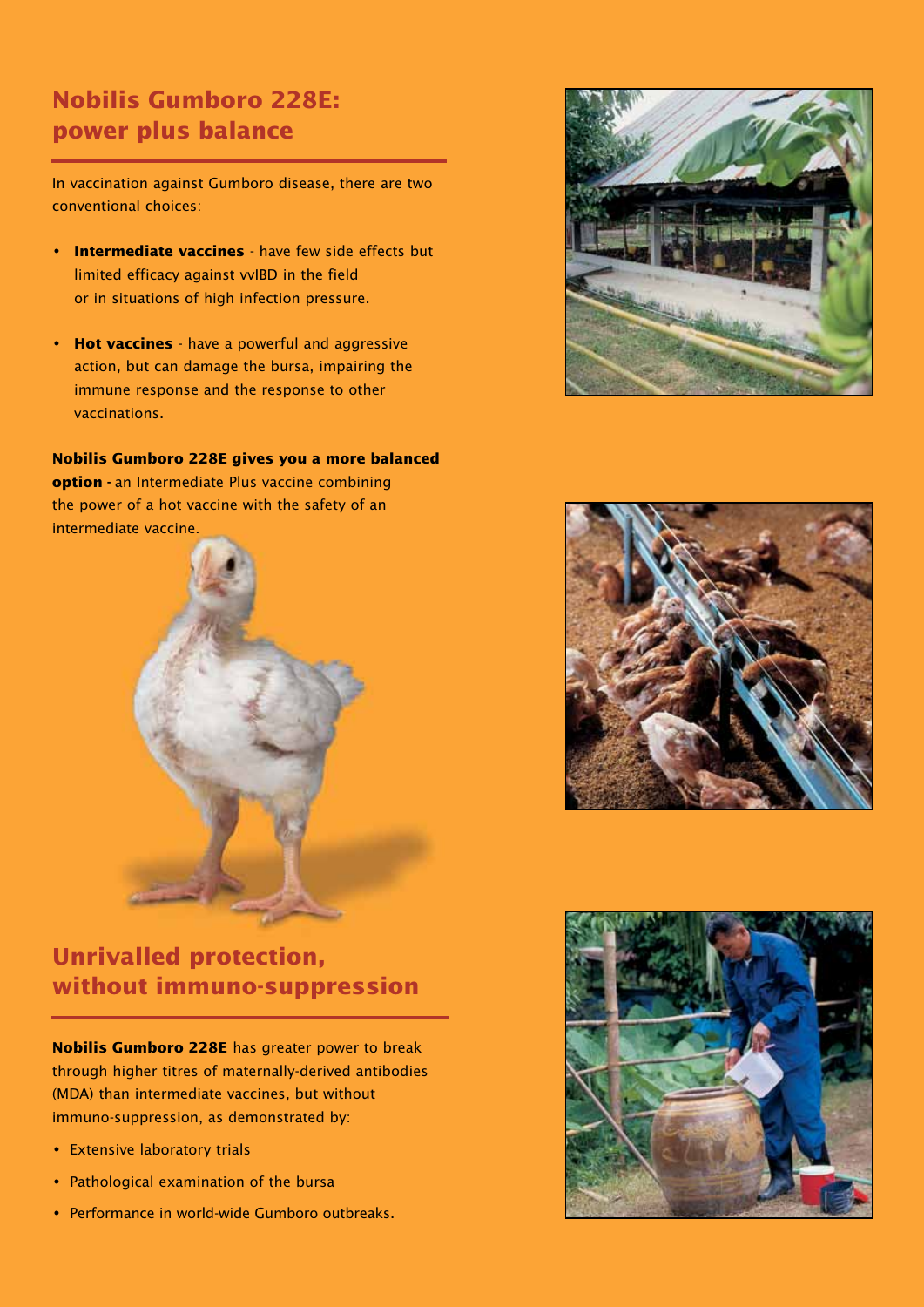# **Field Study, France**

Permission was granted by the French government to use Nobilis Gumboro 228E against a series of vvIBD outbreaks in a major poultry-producing region of France. Performance data was collected from over 170 million broilers, comprising:

- 151 flocks prior to the outbreak.
- 237 flocks during the outbreak, vaccinated with an intermediate vaccine.
- 252 flocks vaccinated with Nobilis Gumboro 228E during the outbreak.

#### Results

- Intermediate vaccines failed to prevent fresh outbreaks.
- Nobilis Gumboro 228E provided effective protection.
- Profitability of flocks vaccinated with Nobilis Gumboro 228E returned to the levels recorded prior to the Gumboro outbreak.

# Average flock mortality



# Average margin per m2